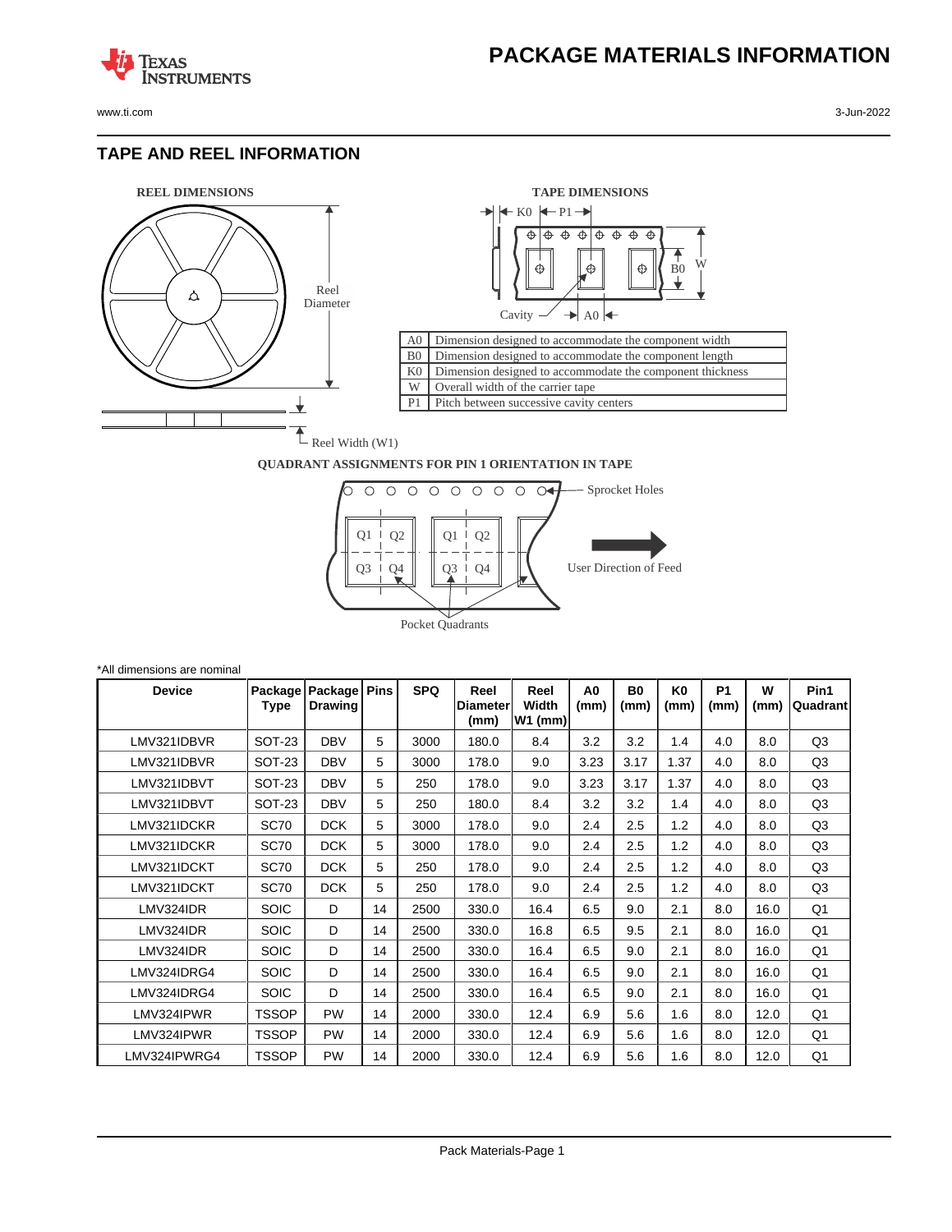# **PACKAGE MATERIALS INFORMATION**



www.ti.com 3-Jun-2022

| <b>Device</b> | Package<br>Type | Package<br><b>Drawing</b> | <b>Pins</b> | <b>SPQ</b> | Reel<br><b>Diameter</b><br>(mm) | Reel<br>Width<br>$W1$ (mm) | A <sub>0</sub><br>(mm) | B <sub>0</sub><br>(mm) | K <sub>0</sub><br>(mm) | <b>P1</b><br>(mm) | W<br>(mm) | Pin1<br>Quadrant |
|---------------|-----------------|---------------------------|-------------|------------|---------------------------------|----------------------------|------------------------|------------------------|------------------------|-------------------|-----------|------------------|
| LMV324QDR     | <b>SOIC</b>     | D                         | 14          | 2500       | 330.0                           | 16.4                       | 6.5                    | 9.0                    | 2.1                    | 8.0               | 16.0      | Q <sub>1</sub>   |
| LMV324QPWR    | <b>TSSOP</b>    | <b>PW</b>                 | 14          | 2000       | 330.0                           | 12.4                       | 6.9                    | 5.6                    | 1.6                    | 8.0               | 12.0      | Q <sub>1</sub>   |
| LMV324QPWR    | <b>TSSOP</b>    | <b>PW</b>                 | 14          | 2000       | 330.0                           | 12.4                       | 6.9                    | 5.6                    | 1.6                    | 8.0               | 12.0      | Q <sub>1</sub>   |
| LMV358IDDUR   | <b>VSSOP</b>    | <b>DDU</b>                | 8           | 3000       | 180.0                           | 8.4                        | 2.25                   | 3.35                   | 1.05                   | 4.0               | 8.0       | Q3               |
| LMV358IDGKR   | <b>VSSOP</b>    | <b>DGK</b>                | 8           | 2500       | 330.0                           | 12.4                       | 5.3                    | 3.3                    | 1.3                    | 8.0               | 12.0      | Q <sub>1</sub>   |
| LMV358IDGKR   | <b>VSSOP</b>    | <b>DGK</b>                | 8           | 2500       | 330.0                           | 12.4                       | 5.3                    | 3.4                    | 1.4                    | 8.0               | 12.0      | Q <sub>1</sub>   |
| LMV358IDGKR   | <b>VSSOP</b>    | <b>DGK</b>                | 8           | 2500       | 330.0                           | 12.4                       | 5.3                    | 3.4                    | 1.4                    | 8.0               | 12.0      | Q1               |
| LMV358IDR     | <b>SOIC</b>     | D                         | 8           | 2500       | 330.0                           | 12.4                       | 6.4                    | 5.2                    | 2.1                    | 8.0               | 12.0      | Q1               |
| LMV358IDR     | <b>SOIC</b>     | D                         | 8           | 2500       | 330.0                           | 12.4                       | 6.4                    | 5.2                    | 2.1                    | 8.0               | 12.0      | Q <sub>1</sub>   |
| LMV358IDR     | <b>SOIC</b>     | D                         | 8           | 2500       | 330.0                           | 12.8                       | 6.4                    | 5.2                    | 2.1                    | 8.0               | 12.0      | Q <sub>1</sub>   |
| LMV358IDRG4   | <b>SOIC</b>     | D                         | 8           | 2500       | 330.0                           | 12.4                       | 6.4                    | 5.2                    | 2.1                    | 8.0               | 12.0      | O <sub>1</sub>   |
| LMV358IPWR    | <b>TSSOP</b>    | PW                        | 8           | 2000       | 330.0                           | 12.4                       | 7.0                    | 3.6                    | 1.6                    | 8.0               | 12.0      | Q1               |
| LMV358IPWRG4  | <b>TSSOP</b>    | PW                        | 8           | 2000       | 330.0                           | 12.4                       | 7.0                    | 3.6                    | 1.6                    | 8.0               | 12.0      | Q1               |
| LMV358QDDUR   | <b>VSSOP</b>    | <b>DDU</b>                | 8           | 3000       | 180.0                           | 8.4                        | 2.25                   | 3.35                   | 1.05                   | 4.0               | 8.0       | Q3               |
| LMV358QDGKR   | <b>VSSOP</b>    | <b>DGK</b>                | 8           | 2500       | 330.0                           | 12.4                       | 5.3                    | 3.4                    | 1.4                    | 8.0               | 12.0      | Q <sub>1</sub>   |
| LMV358QDGKR   | <b>VSSOP</b>    | <b>DGK</b>                | 8           | 2500       | 330.0                           | 12.4                       | 5.3                    | 3.3                    | 1.3                    | 8.0               | 12.0      | Q <sub>1</sub>   |
| LMV358QDR     | SOIC            | D                         | 8           | 2500       | 330.0                           | 12.4                       | 6.4                    | 5.2                    | 2.1                    | 8.0               | 12.0      | Q1               |
| LMV358QPWR    | <b>TSSOP</b>    | <b>PW</b>                 | 8           | 2000       | 330.0                           | 12.4                       | 7.0                    | 3.6                    | 1.6                    | 8.0               | 12.0      | Q1               |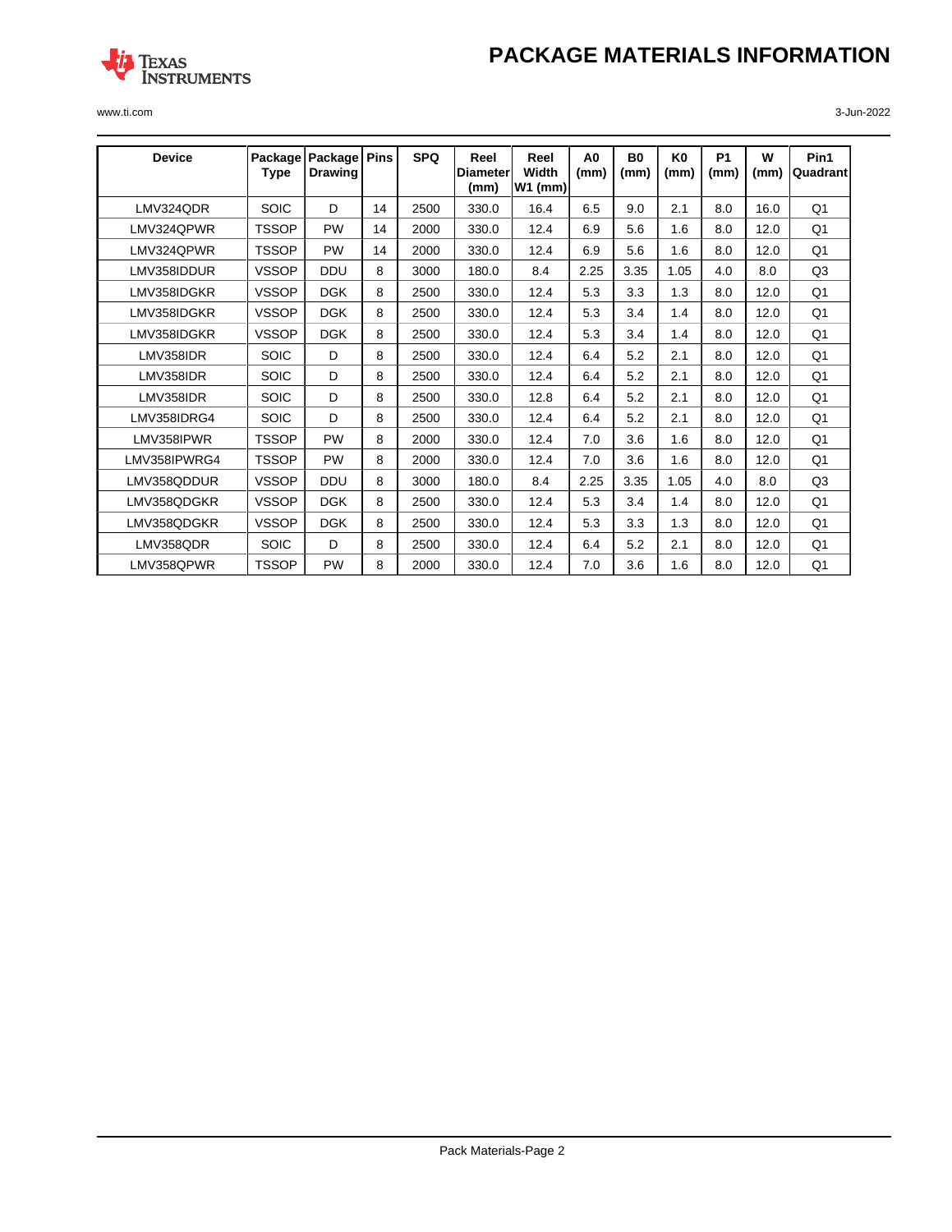

www.ti.com 3-Jun-2022

# **PACKAGE MATERIALS INFORMATION**



| <b>Device</b> | Package Type  | <b>Package Drawing</b> | <b>Pins</b> | <b>SPQ</b> | Length (mm) | Width (mm) | Height (mm) |
|---------------|---------------|------------------------|-------------|------------|-------------|------------|-------------|
| LMV321IDBVR   | <b>SOT-23</b> | <b>DBV</b>             | 5           | 3000       | 210.0       | 185.0      | 35.0        |
| LMV321IDBVR   | <b>SOT-23</b> | <b>DBV</b>             | 5           | 3000       | 180.0       | 180.0      | 18.0        |
| LMV321IDBVT   | <b>SOT-23</b> | <b>DBV</b>             | 5           | 250        | 180.0       | 180.0      | 18.0        |
| LMV321IDBVT   | <b>SOT-23</b> | <b>DBV</b>             | 5           | 250        | 210.0       | 185.0      | 35.0        |
| LMV321IDCKR   | SC70          | <b>DCK</b>             | 5           | 3000       | 180.0       | 180.0      | 18.0        |
| LMV321IDCKR   | SC70          | <b>DCK</b>             | 5           | 3000       | 190.0       | 190.0      | 30.0        |
| LMV321IDCKT   | SC70          | <b>DCK</b>             | 5           | 250        | 190.0       | 190.0      | 30.0        |
| LMV321IDCKT   | SC70          | <b>DCK</b>             | 5           | 250        | 180.0       | 180.0      | 18.0        |
| LMV324IDR     | <b>SOIC</b>   | D                      | 14          | 2500       | 356.0       | 356.0      | 35.0        |
| LMV324IDR     | <b>SOIC</b>   | D                      | 14          | 2500       | 364.0       | 364.0      | 27.0        |
| LMV324IDR     | <b>SOIC</b>   | D                      | 14          | 2500       | 340.5       | 336.1      | 32.0        |
| LMV324IDRG4   | <b>SOIC</b>   | D                      | 14          | 2500       | 340.5       | 336.1      | 32.0        |
| LMV324IDRG4   | <b>SOIC</b>   | D                      | 14          | 2500       | 356.0       | 356.0      | 35.0        |
| LMV324IPWR    | <b>TSSOP</b>  | <b>PW</b>              | 14          | 2000       | 356.0       | 356.0      | 35.0        |
| LMV324IPWR    | <b>TSSOP</b>  | <b>PW</b>              | 14          | 2000       | 364.0       | 364.0      | 27.0        |
| LMV324IPWRG4  | <b>TSSOP</b>  | <b>PW</b>              | 14          | 2000       | 356.0       | 356.0      | 35.0        |
| LMV324QDR     | <b>SOIC</b>   | D                      | 14          | 2500       | 356.0       | 356.0      | 35.0        |
| LMV324QPWR    | <b>TSSOP</b>  | <b>PW</b>              | 14          | 2000       | 356.0       | 356.0      | 35.0        |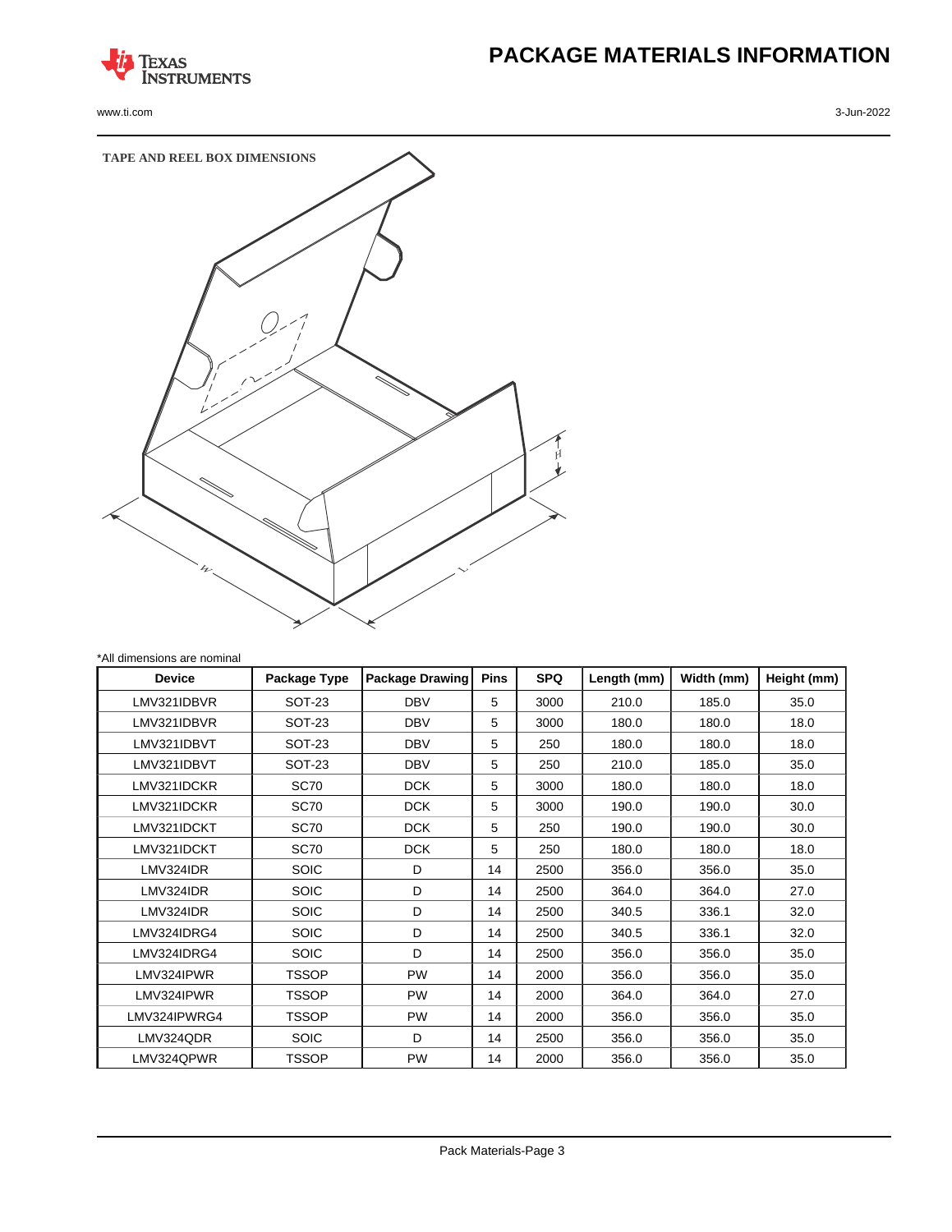# **PACKAGE MATERIALS INFORMATION**



www.ti.com 3-Jun-2022

| <b>Device</b> | Package Type | <b>Package Drawing</b> | <b>Pins</b> | <b>SPQ</b> | Length (mm) | Width (mm) | Height (mm) |
|---------------|--------------|------------------------|-------------|------------|-------------|------------|-------------|
| LMV324QPWR    | <b>TSSOP</b> | <b>PW</b>              | 14          | 2000       | 366.0       | 364.0      | 50.0        |
| LMV358IDDUR   | <b>VSSOP</b> | <b>DDU</b>             | 8           | 3000       | 202.0       | 201.0      | 28.0        |
| LMV358IDGKR   | <b>VSSOP</b> | <b>DGK</b>             | 8           | 2500       | 370.0       | 355.0      | 55.0        |
| LMV358IDGKR   | <b>VSSOP</b> | <b>DGK</b>             | 8           | 2500       | 366.0       | 364.0      | 50.0        |
| LMV358IDGKR   | <b>VSSOP</b> | <b>DGK</b>             | 8           | 2500       | 358.0       | 335.0      | 35.0        |
| LMV358IDR     | <b>SOIC</b>  | D                      | 8           | 2500       | 356.0       | 356.0      | 35.0        |
| LMV358IDR     | <b>SOIC</b>  | D                      | 8           | 2500       | 340.5       | 336.1      | 25.0        |
| LMV358IDR     | <b>SOIC</b>  | D                      | 8           | 2500       | 364.0       | 364.0      | 27.0        |
| LMV358IDRG4   | <b>SOIC</b>  | D                      | 8           | 2500       | 340.5       | 336.1      | 25.0        |
| LMV358IPWR    | <b>TSSOP</b> | <b>PW</b>              | 8           | 2000       | 366.0       | 364.0      | 50.0        |
| LMV358IPWRG4  | <b>TSSOP</b> | <b>PW</b>              | 8           | 2000       | 356.0       | 356.0      | 35.0        |
| LMV358QDDUR   | <b>VSSOP</b> | <b>DDU</b>             | 8           | 3000       | 202.0       | 201.0      | 28.0        |
| LMV358QDGKR   | <b>VSSOP</b> | <b>DGK</b>             | 8           | 2500       | 358.0       | 335.0      | 35.0        |
| LMV358QDGKR   | <b>VSSOP</b> | <b>DGK</b>             | 8           | 2500       | 370.0       | 355.0      | 55.0        |
| LMV358QDR     | <b>SOIC</b>  | D                      | 8           | 2500       | 340.5       | 336.1      | 25.0        |
| LMV358QPWR    | <b>TSSOP</b> | <b>PW</b>              | 8           | 2000       | 366.0       | 364.0      | 50.0        |